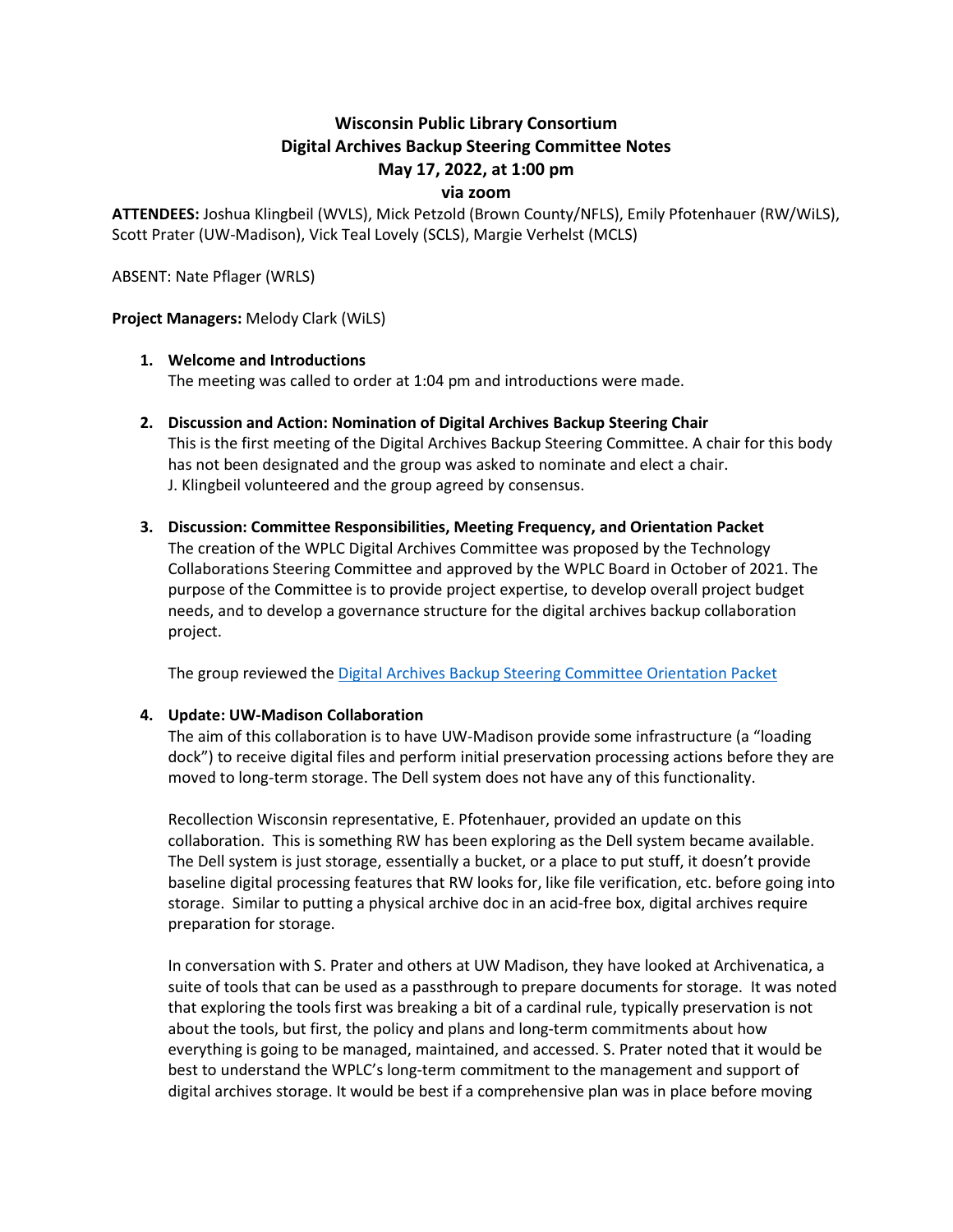forward. It is important to think about what are the overall goals and commitments to doing this sustainably. Digital preservation is about making things accessible and retrievable by people in the future. In order to move forward, they need to get an institutional commitment that this is something the WPLC is serious about and will continually invest in, not necessarily a monetary commitment, but an assurance that the group is in it and will sustain and support the project.

The group was asked if there were any questions or thoughts about that? J. Klingbeil noted that initially when first discussing backups the discussion quickly turned to digital storage and retrievability. There is some confusion about what digital archiving is today. Their system's Initial thought about retaining and retrieval was for digitized records, and record retention, more so than digitized content and digitized content strategy. That really seems to be the primary value of this, that partnership with RW and UW-Madison.

S. Prater noted that the storage infrastructure and mirroring are necessary. What he wonders about is when the Dell system ages out, will it be replaced, and noted this is something that will happen repeatedly over time. They are not necessarily interested in the Dell system other than that it meets the minimum requirements. They are more interested in how WPLC will support the framework around any storage system.

#### Next steps:

There is funding earmarked from LSTA for the loading dock. Recollection Wisconsin representatives would like to get a bigger picture, long-range view before jumping into selecting tools, and would like this committee to invest some time in that planning process, including looking at what other states are doing, what the specific scope might be, taking a closer look at what types of content and an assessment of what the content is, where it is and what needs to be done to it to put into centralized storage.

E. Pfotenhauer and S. Prater will work on developing a document/vision statement that will outline the process, and support and commitment needed to move forward with the project. The document will then be shared with the committee.

# **5. Discussion: LSTA grants**

The first grant, received in 2021, was for \$133,475 for the 2020 LSTA grant cycle. This amount was 75% of the annual proposed amount. IFLS holds these funds. The second grant amount was issued in 2022 for the 2021 LSTA grant cycle. It is a continuation of the [original grant.](https://dpi.wi.gov/sites/default/files/imce/pld/doc/LSTA_2021_Grant_Information_and_Guidelines.pdf) Note, that it lists \$332,409 as the amount allocated, but they only issued an additional \$198,933, which was the "minimum amount to be funded." IFLS is the fiscal agent for this grant.

The Committee reviewed and discussed the grants. These grants cover both the backup and the digitization components. The cost for the RW portion is \$70,950. The archive and dell portions were listed in the full/medium/minimum amounts of the grant request. The backup project already has five systems connected now and there will be more participating. It was noted that there are some systems that are participating in the backup only and there will be some that participate in the digital archives backup only as well as some that participate in both.

The two LSTA grants received from DPI totaled \$332,408. It was noted that DPI gave almost the full amount requested. The digitization piece and Dell residency portions are fully covered. The rest will go into the infrastructure.